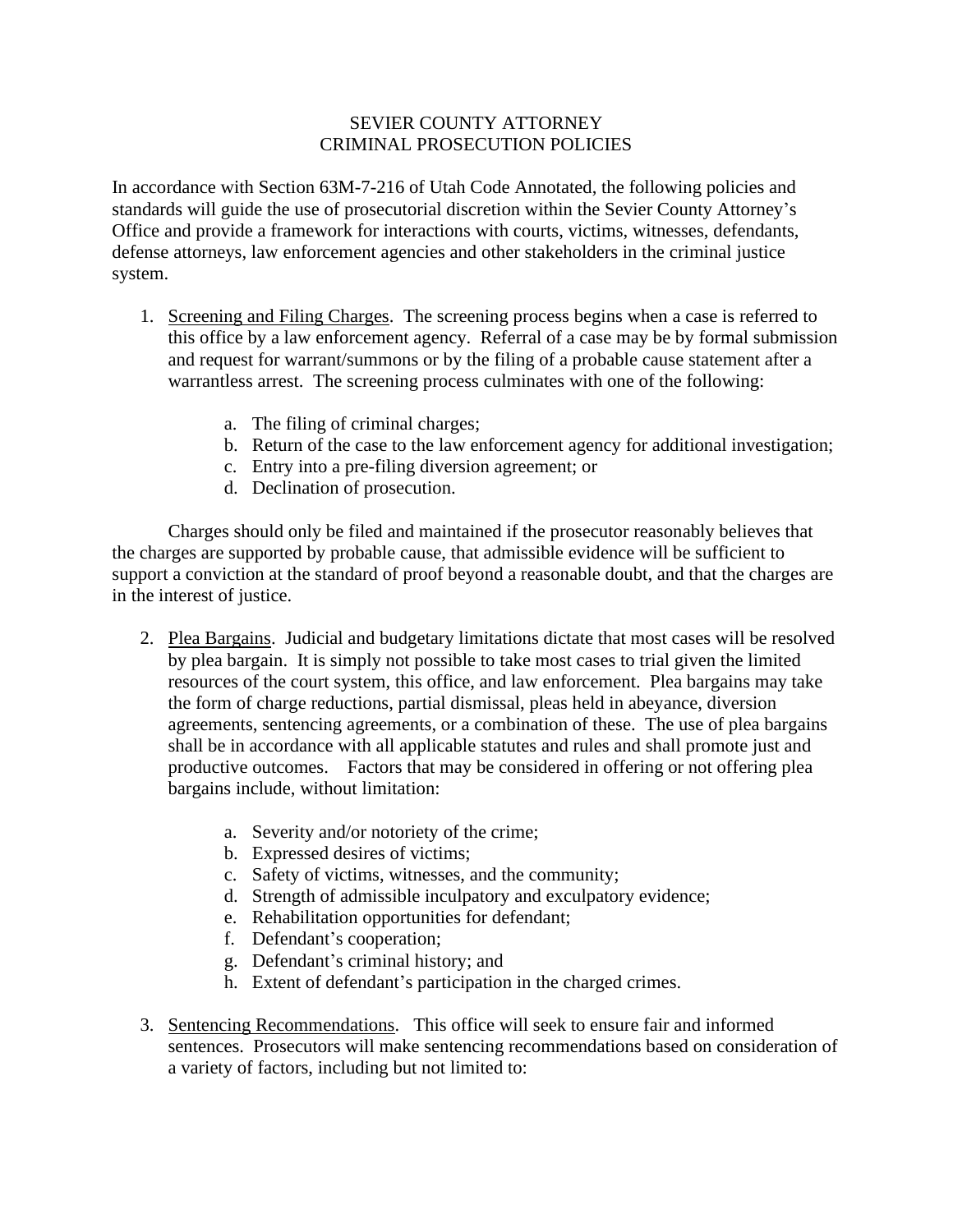- a. Safety of victims, witnesses, and the community;
- b. Defendant's criminal history;
- c. Defendant's prior probation/parole history;
- d. Victim input and the need for restitution; and
- e. Any aggravating or mitigating facts or circumstances.
- 4. Discovery Practices. This office will comply with Rule 16 of the Utah Rules of Criminal Procedure and all other applicable statutes and rules by providing evidence in its possession or in the possession of law enforcement to defendants/defense counsel in a timely fashion. This office recognizes its special responsibility to provide exculpatory evidence, including evidence that may be used to impeach state witnesses, as an affirmative discovery obligation.
- 5. Prosecution of Juveniles. This office will work closely with the juvenile probation office to determine whether delinquent acts committed by juveniles should be resolved by nonjudicial adjustment or through formal adjudication. These determinations will take into account the standards for screening set forth in Paragraph 1 above. In determining whether to prosecute a juvenile as an adult for a "qualifying offense" as defined by Section 78A-6-703.1 of Utah Code Annotated, this office will consider factors that may include, without limitation, the following:
	- a. The best interests of the juvenile offender;
	- b. The safety of victims, witnesses, and the community;
	- c. The seriousness of the offense;
	- d. Whether the offense was committed in an aggressive, violent, premeditated, or willful manner;
	- e. The history and background of the juvenile offender; and
	- f. The likelihood of rehabilitation and the availability of rehabilitation and treatment resources.
- 6. Collection of Fines and Fees. This office does not collect fines or fees. We may recommend a fine or fee as a condition of probation in some cases. The imposition and collection of fines and fees, however, is the prerogative of the courts. This office will file and prosecute orders to show cause when necessary to assist with the enforcement of court ordered fines and fees and only when there are other material violations of probation.
- 7. Asset Forfeiture. This office will only seek the forfeiture of property in criminal cases where the prosecutor is able to prove that the property was used to commit a crime or is the proceeds from the commission of a crime and will utilize the procedures set forth in Section 24-4-105 of Utah Code Annotated (Criminal Forfeiture Procedure).
- 8. Services for Victims of Crime. This office recognizes its responsibility to victims of crimes under Article 1, Section 28 of the Utah Constitution and Chapters 37, 38 and 38a of Title 77 of Utah Code Annotated. This office shall ensure that all victims of crimes are referred to the "Victim's Advocate" and shall coordinate closely with the victim and